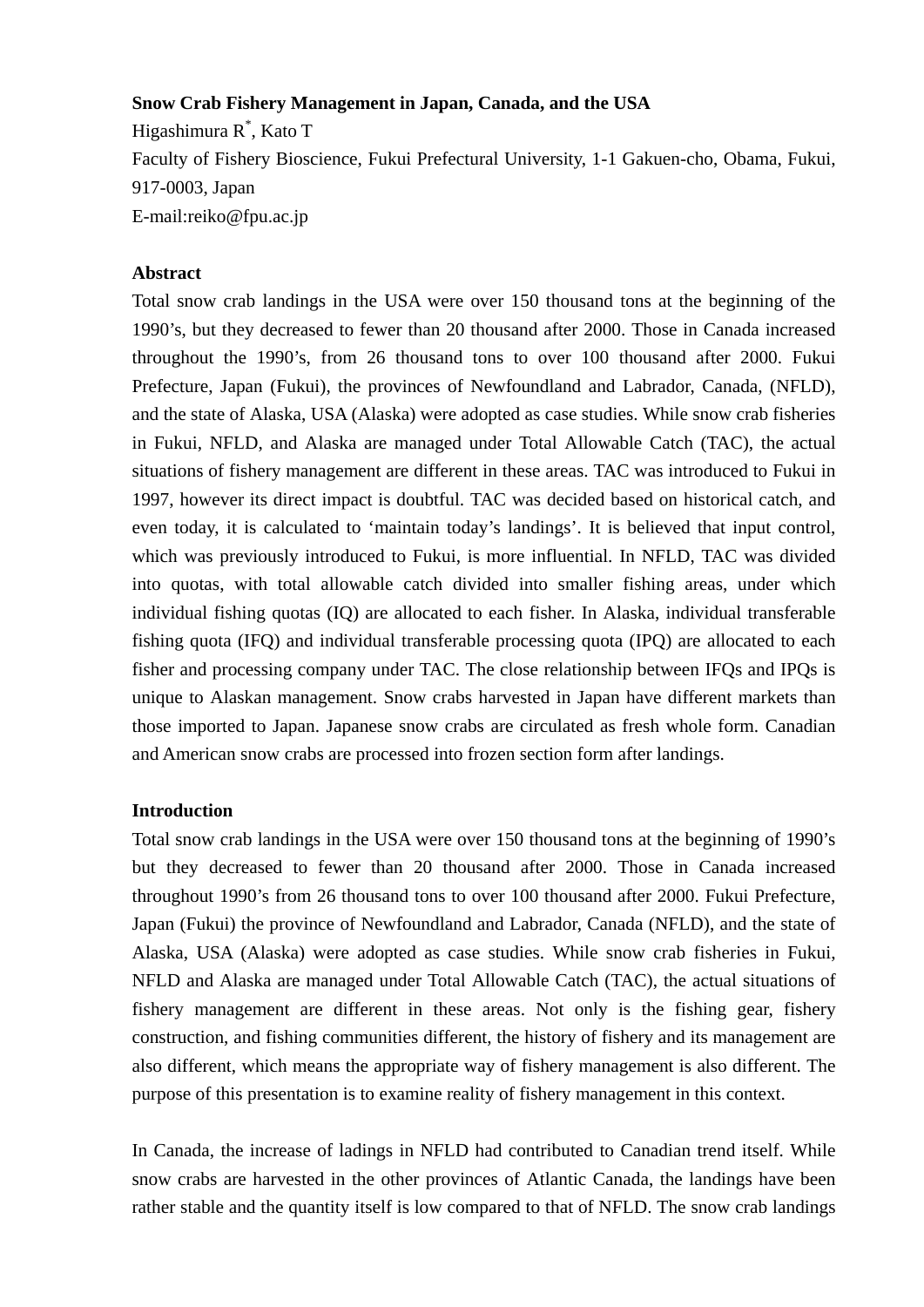in Alaska are almost same as the total landings in the USA itself. With this change in the trend of landings as a turning point, the positions of both Canadian and American snow crabs in the world market has changed.



Fig. 1 Snow Crab Landings Source: The Canadian Department of Fisheries and Oceans The Alaskan Department of Fish and Game

# **Materials and Methods**

The primary research method was fieldwork conducted at the targeted areas. Interviews were also conducted with the Canadian government's Department of Fisheries and Oceans, Newfoundland's Department of Fisheries and Aquaculture, the USA government's National Oceanic and Atmospheric Administration (NOAA), and the Alaskan Department of Fish and Game. These agencies' websites and statistics, along with government published reports, were used as sources. The fieldwork, including interviews with fishers and processing companies in NFLD, were conducted from 2001 to 2009. Fieldwork and interviews with processing companies in Alaska were conducted in 2009. Those in Fukui were conducted in 2008.

### **Results and Discussions**

### 1. Snow Crab Fishery Management in Fukui

In Fukui, snow crabs are harvested with bottom trawls and circulated as fresh whole form. There are two kinds of permits, the Minster's and Governor's Permit. The Japanese national government's Minister of Agriculture, Forestry and Fisheries issues the Minister's Permit. The Governor of Fukui Prefecture issues the Governor's permit. The number of Minister's permits in 2009 for offshore bottom trawls is 27, and the Governor's permits for small bottom trawls is 53, for a total of 80. Soft-shelled crabs and female crabs are targeted only in Japan. The fishing seasons are as follows: November 6th to March 20th for male snow crabs, January 10th to March 20th for soft-shelled crabs, and November 6th to January 10th for female snow crabs. The fishing areas are mainly offshore of Fukui and the neighboring offshore areas of Kyoto and Ishikawa Prefectures, where the water's depth ranges from 200m to 400m.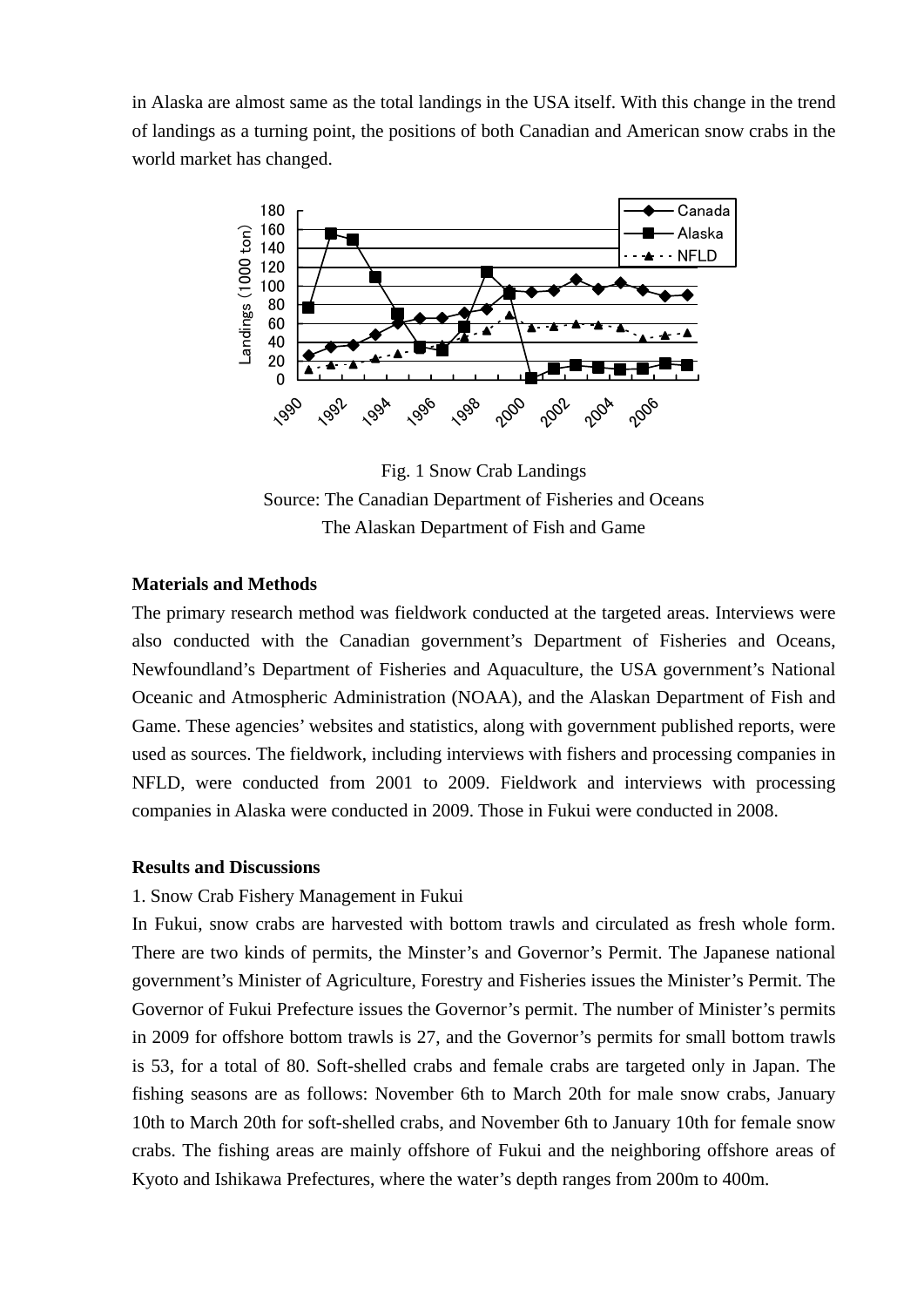After peaking at 2,091 tons in 1961, landings in Fukui trended towards a long-term decline, with a record low of 210 tons in 1979. However, after 1979, the trend reversed, eventually increasing (and recovering) to 576 tons in 2007. All over the western Japan Sea, which includes the offshore areas from Toyama Prefecture to Shimane Prefecture, the long-term resource trend is increasing, even with total landings all over Japan stabilizing to between 5,000 to 6,000 tons. Although TAC, which was introduced 1997, is allotted to each prefecture, allocation to Fukui is a little bit higher than actual landings. All throughout the western area of the Japan Sea, the actual landings had never been over the TAC. Moreover, even though some prefectures' landings are over the TAC that was allocated to them, the government has never stopped the fishery's activities. Presently, TAC is calculated 'to maintain today's landings'. Therefore, management with TAC is not considered a factor of resource recovery.

Besides the regulations sent by the national government, 'The Special Committee for the Japan Sea Snow Crab' was formed by people concerned about the western part of the Japan Sea, and introduced policies, which are reconsidered every year. Moreover, Fukui Prefecture adheres to self-imposed controls, which are as follows: 1) Shortening the fishing season for soft-shelled crabs, and instituting a ban on catching male crabs with a carapace width of under 10cm, 2) Protection of snow crab fishing areas, which includes a ban on all other fishery activities except the snow crab fishing season in areas where the water's depth is between 210m to 350m, 3) Adoption of special nets designed to prevent by-catch of snow crabs, 4) Setting the nursery reefs to seven areas, where the depth of the water is 250m, and a ban on fisheries because of the high number of female snow crabs there, and 5) Limiting of the quantity of both soft-shelled and female snow crabs.



2. Snow Crab Fishery Management in NFLD

Fig. 2 NFLD Fishing Grounds Source: The Canadian Department of Fisheries and Oceans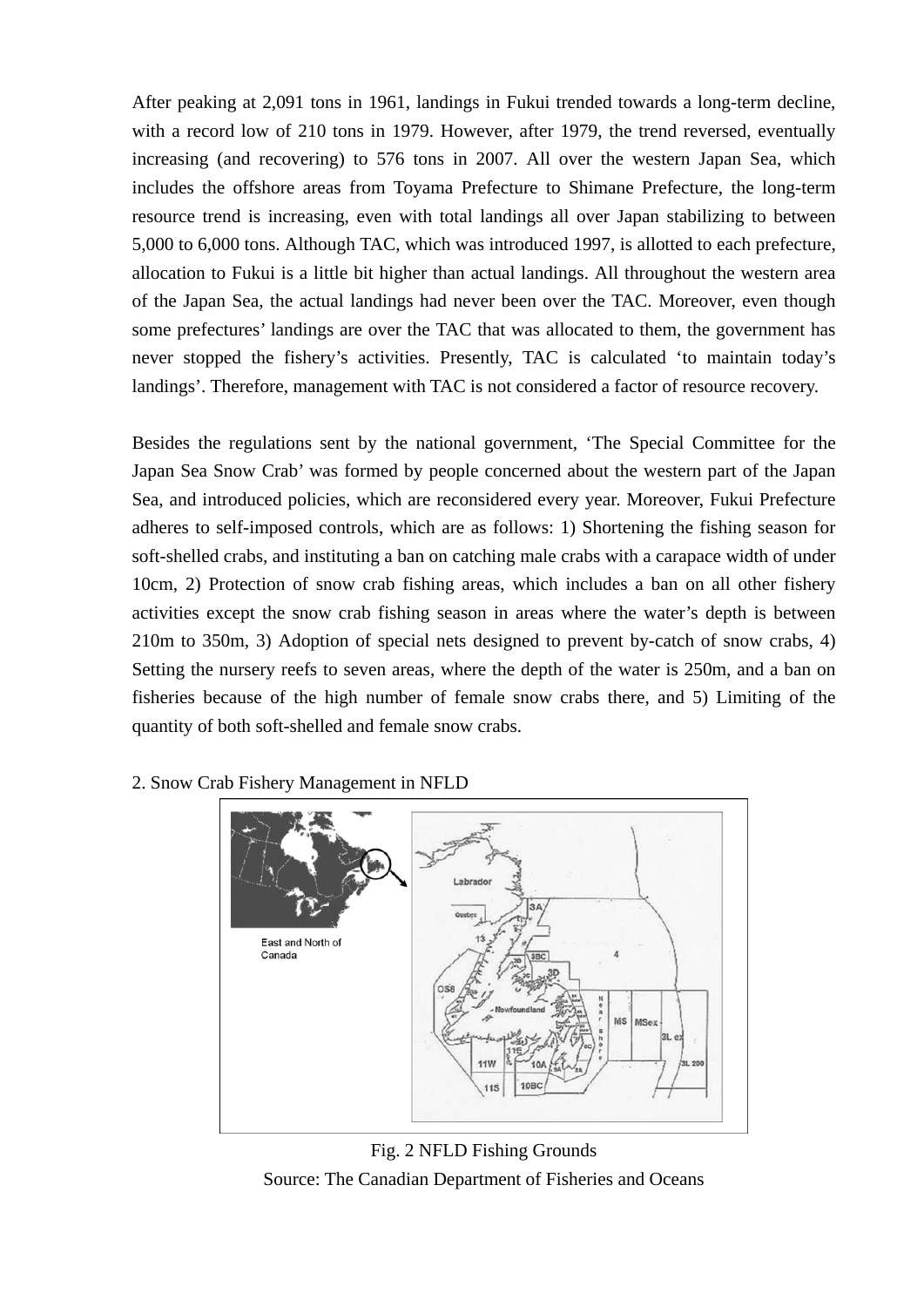In NFLD, snow crabs are harvested with crab pots, and processed to frozen section form by rather small-scale processors. Because companies are not allowed to be engaged in this fishery in NFLD, all fishers are owner operators. Among them, coastal fisheries operate with 35 feet vessels, with offshore fisheries using 65 feet vessels. Concerning with fishery management should be referred Fig.2, which indicated fishing grounds were detailed defined.

The TAC is divided into total allowable catch to each fishing ground as a 'Quota'.Before 1995, every fisher who was allowed to harvest at a certain area conducted derby fishery; after 1995, each fisher was allocated Individual Quota (IQ). As they try to harvest all their IQs, the trends of Quotas and actual landings have been similar (Table 3).



Fig. 3 Landings and Quotas in NFLD Source: The Canadian government's Department of Fisheries and Oceans

Before discussing the Quota and IQ system, the license system should be mentioned. If one is engaged in certain fishery activities in Canada, he or she must be issued a license for the fishery. In NFLD, cod fishing was main activity until that resource collapsed in the late 1980's; at the same time, snow crab fishery became attractive as a commercial fishery. Even though some fishers had snow crab fishing licenses, they actually had not engaged in it in the past. Incidentally, such fishers become prosperous during these years. Fishers without snow crab fishing licenses lost almost everything in those areas where there is no major employment opportunity besides fishery or seafood industry. A tense atmosphere spread in the areas where relationships between people had once been close.

Therefore, facing increased demand for the federal government to issue new licenses for snow crab fishing, the government issued new licenses. In 1997 there were 71 full-time licenses, but by 1998 some 650 ' Supplementary ' licenses had been added to the fishery. The Supplementary licenses reached its current level of 696 in 2001. Participation in the fishery also greatly expanded in 1995, when 400 temporary seasonal permits were issued to eligible harvesters in inshore fishers. These license-holders were granted access to replace income lost due to the groundfish (cod) moratorium<sup>1</sup>. By 1998, all those defined as fishers gained access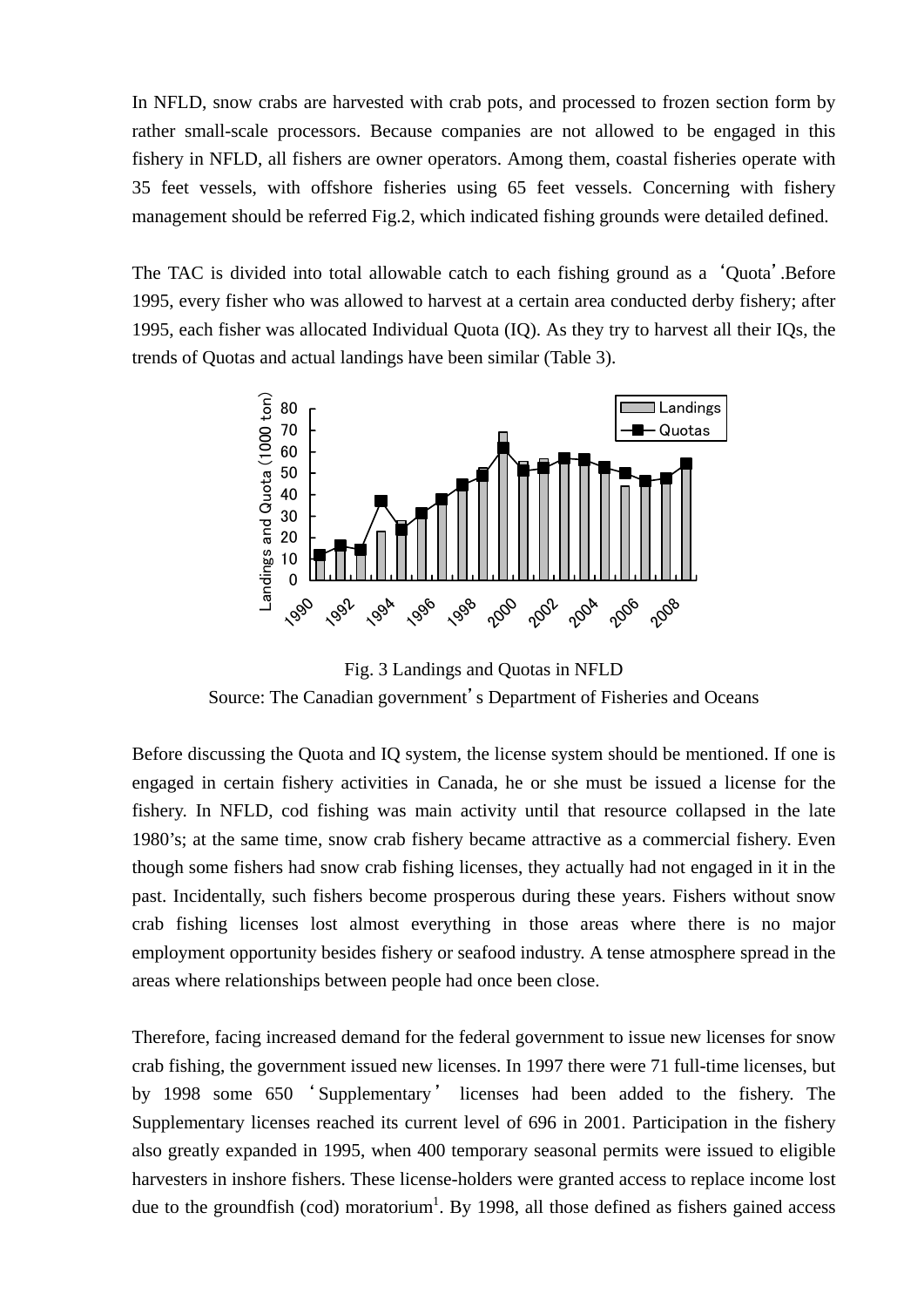to the snow crab fishery through temporary permits. By 2000, the inshore fishers had expanded to 2,434 licenses, and participation reached 2,560 licenses by  $2005^2$ . There are 3,339 licenses in 2008, which are mostly inshore licenses, with new license issues suspended.

Here is an example of a quota table for division 3K, including area 3A, where I conducted my field research.

|            | Area Description | Inshore | Supplementary | Full-time | Total |
|------------|------------------|---------|---------------|-----------|-------|
| 3A         | Canada Bay       | 385     |               |           | 385   |
| 3B         | White Bay        | 500     |               |           | 500   |
| 3C         | Green Bay        | 700     |               |           | 700   |
| 3D         | Fogo/Twillingate | 1570    |               |           | 1570  |
|            | 3BC Inshore 3K   | 300     |               |           | 300   |
| 4          | Near shore 3K    | 50      |               |           | 50    |
| 4          | Offshore 3K      |         | 8870          | 2700      | 11570 |
| Total-2008 |                  |         | 8870          | 2700      | 15075 |

Table 1 2008 Quota Table (tons) of Division 3K

Source: The Canadian government's Department of Fisheries and Oceans

The license description indicates not only the license type, but also the kind of fishery, fishing grounds, size of vessel, and fishing gear. Using division 3K as an example, there are varying licenses, such as Inshore: coastal fishery, Supplementary: offshore with a supplement for groundfish, and Fulltime: offshore and historical fishers. If you have an inshore 3A license, and there are 100 fishers, your IQ is 3.85 tons, because the coastal fishery IQ is allocated equally. Some part of the first IQs were based both on historical catch for offshore fisheries, with the major for equal allocation between fishers. The rate of IQs has not changed since the first allocation in 1995.

Table 2 NFLD Snow Crab Fishery Profile, 2005

|                              | Inshore | Supplementary | Full-time | Communal |  |
|------------------------------|---------|---------------|-----------|----------|--|
| License Holders              | 2434    | 677           |           |          |  |
| Quota/license (kg)           | 11,657  | 28,700        | 106,831   |          |  |
| Landings                     |         |               |           |          |  |
| Snow crab (tons)             | 10,232  | 26,091        | 6,180     | 502      |  |
| Average/license $(kg)$ 4,204 |         | 38,540        | 87,043    | 138,395  |  |
| Crab as % of total           | 53%     | 59%           | 64%       | 99%      |  |

Source: Pinfold G. 2006 Overview of the Atlantic Snow Crab Industry p.35

Table 2 indicates how the actual situations of the snow crab fisheries were conducted in 2005.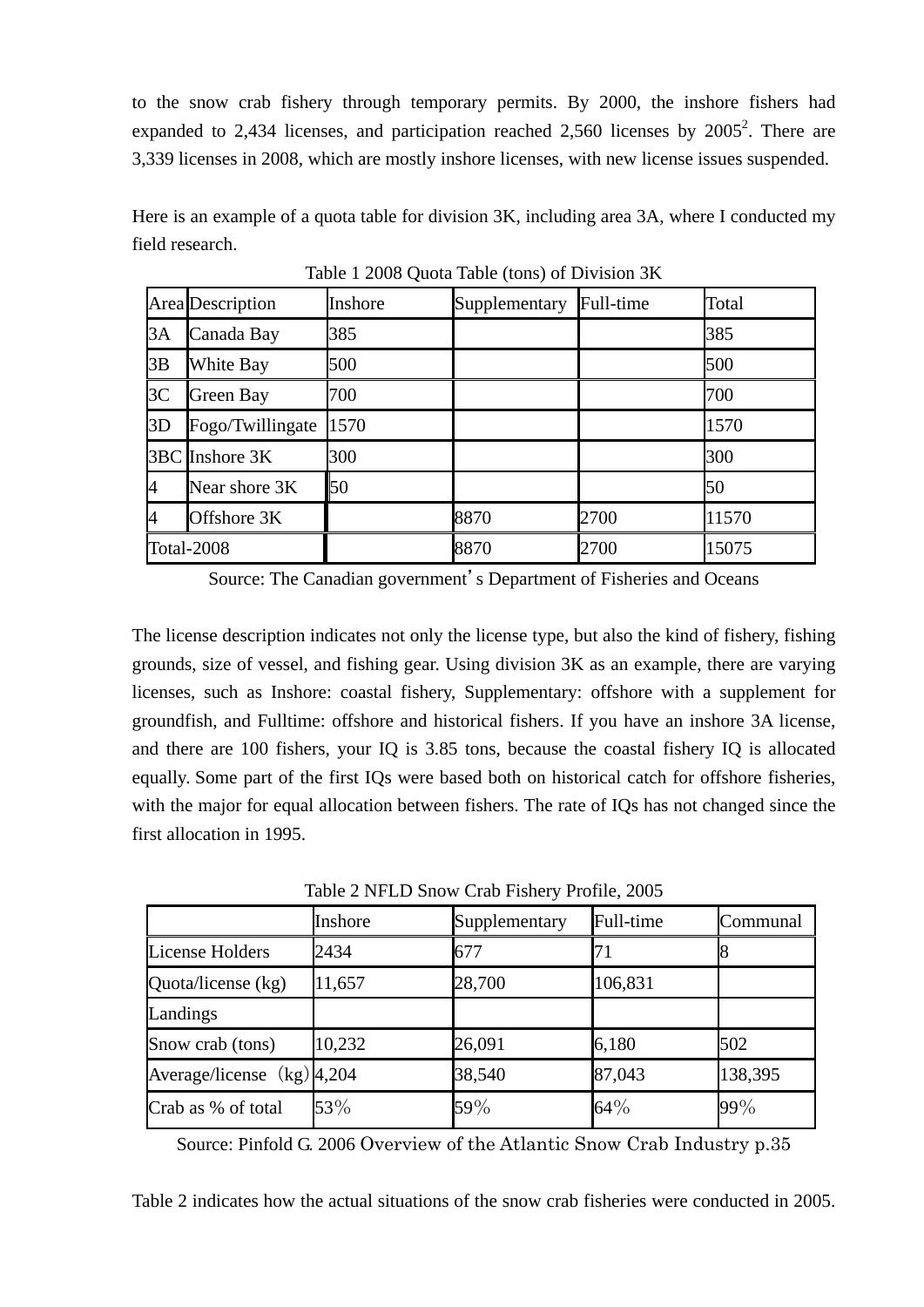IQ for Full-time is almost 10 times larger than those for Inshore. Of the three types of licenses, Supplementary is considered to be the main type, because the corresponding amount of holders and IQs are considerably higher than the other two types. Because fishers of all license types depend on snow crab for over 50% of their fishery income, this resource is important for every fisher. Thus snow crab fishery is rather newly developed and almost all of the IQs are allocated equally.

There are other measures that were introduced besides IQ to snow crab fishery. As such measures are different by area, those for 3A (Inshore) are adopted as an example. IQ was 5628.3kg for 2008. The gear limit for 2008 was 100 pots per license per trip<sup>3</sup>. The fishing season is also limited. While the federal government decided that the season would be from April 1st to July 21st, they actually started to harvest on April 26th, and finished on July 7th when all IQs were harvested. Size regulations state that the vessel should release male snow crabs with a carapace width under 95mm, if they accidentally by-caught, along with soft-shelled crabs and female crabs. During my research on the vessel, no female snow crabs was by-caught.

All quantities of landings and holdings of under sized male snow crabs, soft-shelled crabs and female snow crabs are monitored at a dock. Private companies, which are independent from both the government and fishers, conduct this monitoring. This cost is paid out of the federal government's Department of Fisheries and Oceans budget.



Fig. 4 Snow Crab Landings by weeks Source: The Canadian government's Department of Fisheries and Oceans

A problem is the shortening of the fishing season. Fig. 4 indicated snow crab landings records by weeks from 2006 to 2008. Fishers have IQs, which means they choose when they harvest their IQs. In theory, this provides fishers with the balanced approach to fishery, resulting in a smooth flow of landings<sup>4</sup>. However, the actual situation is different. The reasons why there is a rush in harvesting at the beginning of the season are as follows: 1) Fishers want quick money, because the snow crab fishery is the first fishery after winter stoppage. This is the opposite of the theory of the IQ, which should result in a balanced approach; however, the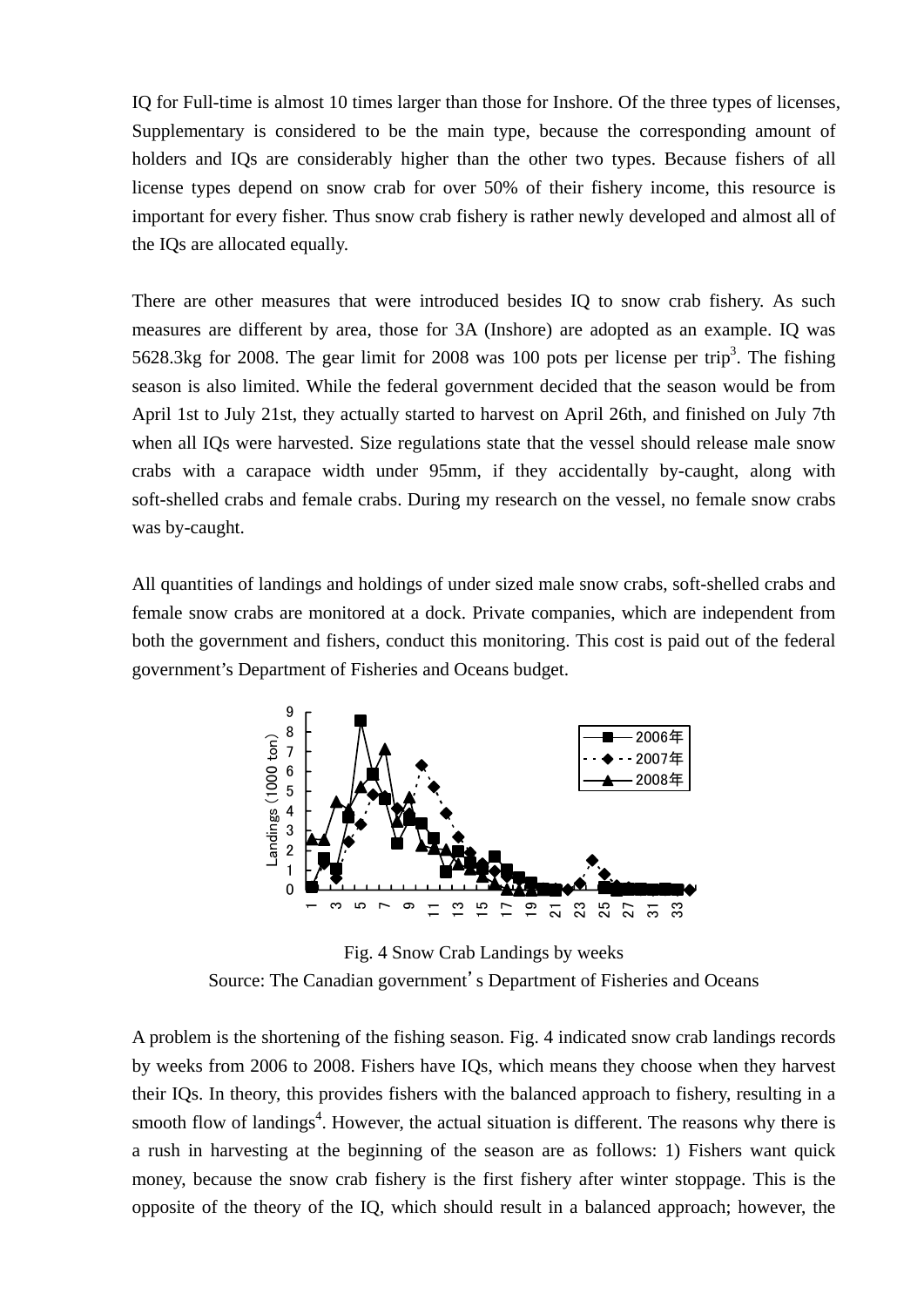situation itself is understandable. 2) Fishers want to harvest efficiently. 3) Fishers want to harvest snow crabs of better quality. 4) Fishers want to avoid the ban on fishing by the federal government for the protection of soft-shelled crabs. In order to explain the reasons of 2), 3) and 4), here is the Fig.5 which indicates the lifecycle of snow crab in NFLD.



Source: The Canadian government's Department of Fisheries and Oceans

Snow crabs molt in the early spring, but the new crab shells are too soft, which makes it difficult for the crabs to climb. By July, the snow crabs' shells harden enough to climb into pots, which become new hard-shelled snow crabs in the autumn. Finally, in April, which is the beginning of the fishing season, there are many hard-shelled crabs that can be caught efficiently. Another factor is if too many soft-shelled crabs are by-caught in the summer, the federal government bans the snow crab fishery itself to protect those soft-shelled crabs. One important point is that IQ is the maximum allowable catch, not an assurance to catch. Therefore, if fishers have not harvested all of their IQs before the ban, there will not be any compensation. This is one of the reasons why fishers try to harvest their IQs as soon as possible, resulting in the rush to catch snow crabs at the beginning of the fishing season.

#### 3. Snow Crab Fishery Management in Alaska

In Alaska, snow crabs are harvested with crab pots and processed into frozen section form by big fishery companies' factories. Snow crab fishery and its processing industry have been managed under the Bering Sea Aleutian Islands Crab Rationalization Program since 2005. The program is a limited access system that balances the investments of groups who depend on the some crabs fisheries<sup>5</sup>. The main purposes of the program are to control excess competition of fishery, reduce overcapacity in harvesting and processing sections, and the enhancement of crews' safety by ending the race to fish. For these purposes, transferable shares are allocated to both fishers and processing companies (Individual transferable fishing quota; IFQ and Individual transferable processing quota; IPQ) which allows them to trade their shares. The first shares were allocated based on historical catch and processing. The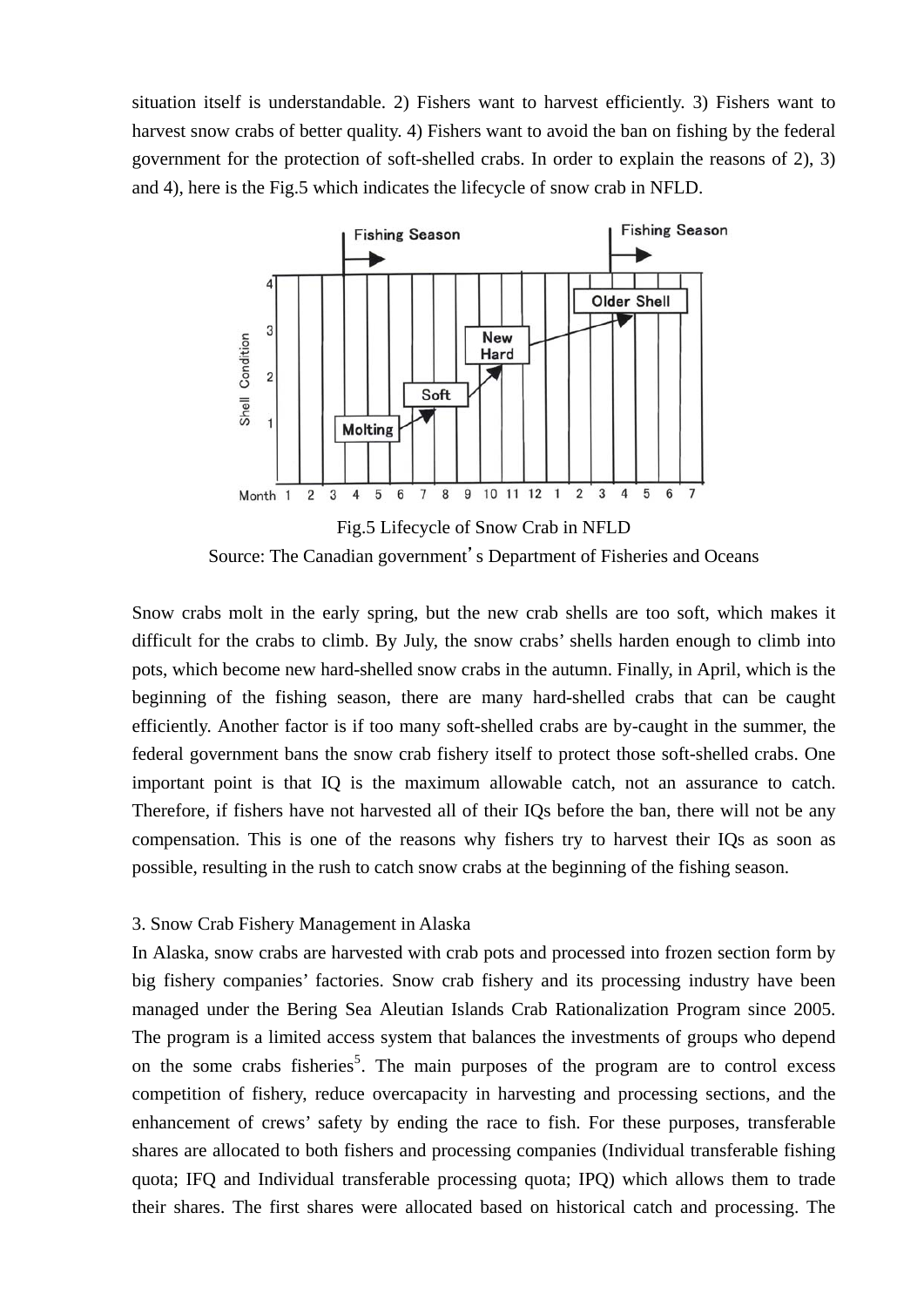program also provides fishers with an incentive to participate in fishery cooperatives (Coops). As protection of community interests is also a purpose of the program, 10% of TAC are allocated to some eligible communities, which do not harvest themselves but rather sell those allocations to fishers. This process of quotas allocation to eligible groups is indicated Fig.6.



Fig.6 Process of Allocation Quotas Source: Hearings from NOAA, USA and a processing company

When the TAC is decided, 90% are IFQs; with the remaining 10% allocated to eligible communities as a Community Development Quota. 3 to 10% of IFQs are allocated as Catcher/Processer Share, depending on the year. On top of this, 3% are allocated as Crew Share. And then 97% go to Fishers, dividing 90% of A share and 10% of B share. On the other hand, processors got IPQs, whose total is nearly equal to the total of A share. A share snow crabs have to be sold to the processors with IPQ. Therefore, processors got raw materials equal to their IPQs, and fishers also sell 90% of their share to some processors. This system's intentions seem to be to maintain stability. B shares and Crew shares may be sold to processors without IPQ, which is thought to be an important solution for any problems concerning anti-trust laws.



Fig.7 Landings and TAC in Alaska Source: Alaskan Department of Fish and Game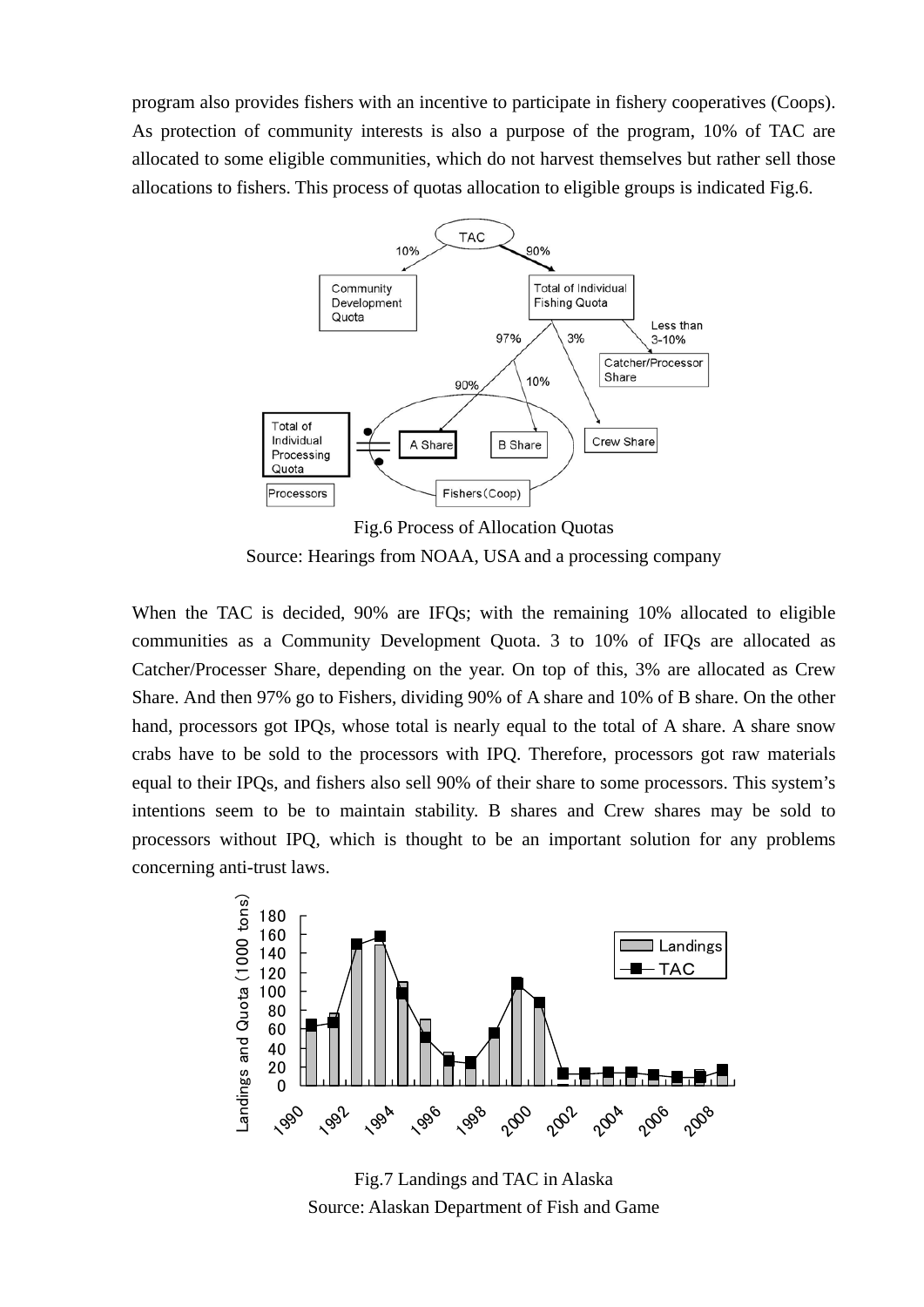Under the program, as fishers enter into Coop and trade their IFQs, the number of vessels has decreased from over 200 to about 80 now. Concentration of IFQs is avoided because the maximum limit of holding of IFQ is 1%. As Fishers try to harvest all of their IFQs, the trend of TAC and actual landings are same (Fig. 7). As for IPQ, the maximum limit of holding is 30%, which includes some big fishery companies and the subsidiaries of Japanese companies. While there are no financial relationships between fishers and processors, they are dealing with almost same fishers and processors every year.

#### 3.The Japanese Market for Snow Crabs

Japan consumed roughly 48% of all consumed snow crab in the world in 2005<sup>6</sup>. Although Japan consumes both Japanese domestic snow crabs as well as imported, Japanese-harvested snow crabs have quite a different market than those imported in Japan. The prices for those harvested in Japan are almost from 5 to 10 times of imported those. Among Japanese domestic snow crabs, those harvested in the Fukui are most expensive. Snow crabs harvested in Japan are circulated as fresh whole form. Canadian and American snow crabs are processed to frozen section form after landings and are exported, or circulated to the USA mainland.

### **Conclusions**

Fishery management in the Japan Sea, which includes Fukui, was conducted with various input controls, and has achieved the recovery of resources and landings. Japanese domestic snow crabs, especially Fukui's, are recognized as a big-name brand. Also, snow crabs are the most important resource for those fishers who engaged in those activities. Until recently, TAC was decided to be a little bit higher than actual landings, however it may become possible that TAC will play a larger role in limiting landings if the resources start to decrease. As Japanese snow crab fishery is operated by bottom trawls that harvest various resources, IQ and/or ITQ are not appropriate as management tools.

Snow crab fishery in NFLD is a rather new fishery, which was improved during the 1990's, with the majority of fishers being coastal fishers who started to engage in snow crab fishery after 1995. Thus kind of equal allocation of IQs was possible. TAC (Quota) and IQ, as well as other fishing measures were introduced to NFLD snow crab fishery. However, the shortening of the fishing season has become a problem. Due to the rush of raw materials to rather small processors, they are only able to process on a daily schedule, and must quickly sell them to big American and Japanese fishery companies, without any effective marketing activities by themselves. Effective fishery management should include a marketing aspect.

In Alaska the Crab Rationalization Program has certainly been effective on both fishery and processing industries. At a minimum, the number of vessels has decreased, and there are some big processing companies, which can conduct marketing activity. As the most important goal